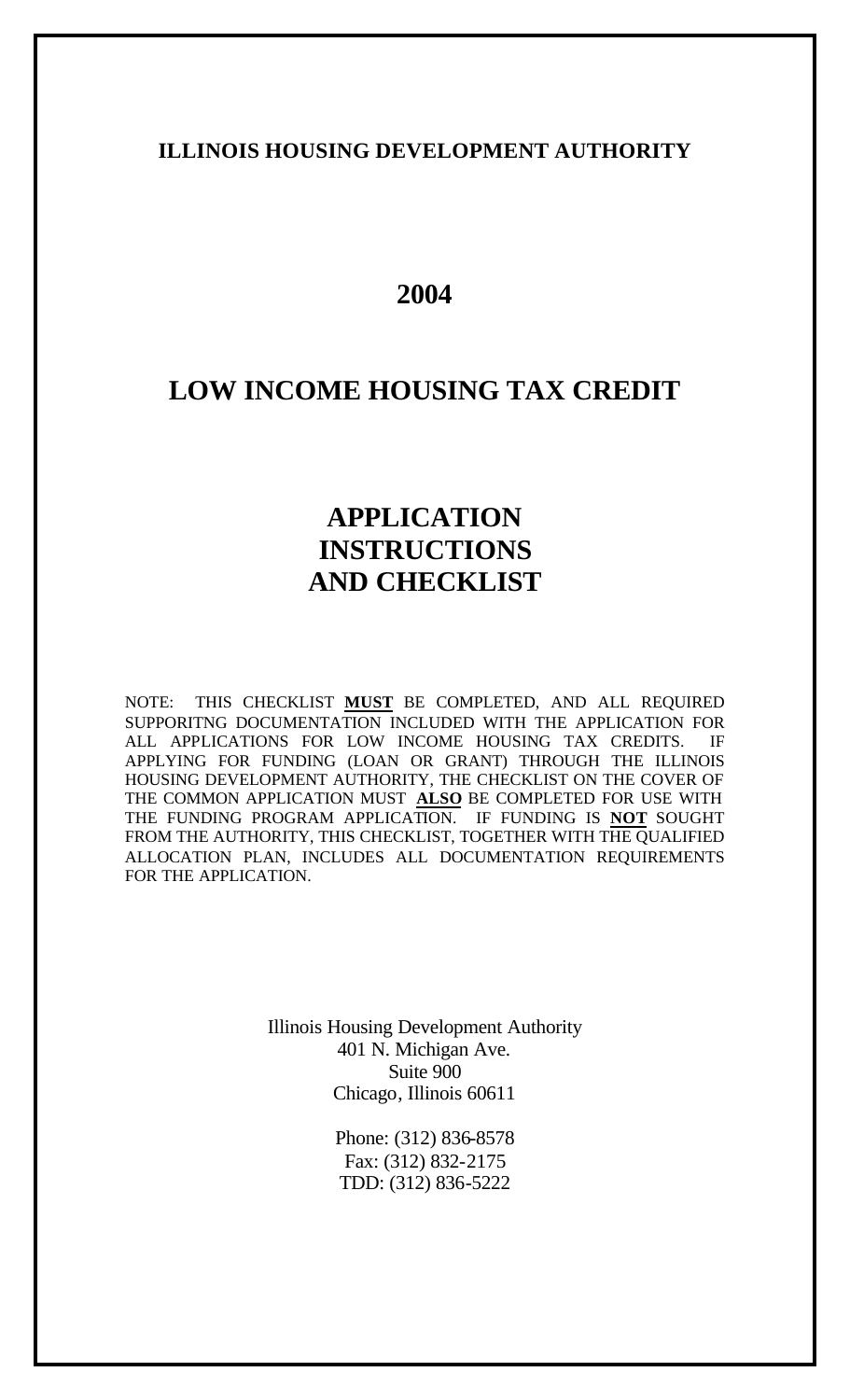# **CY 2004 TAX CREDIT APPLICATION CHECKLIST**

**This checklist serves as a guide to requirements contained in the Qualified Allocation Plan (QAP). Applicants should still refer to the QAP for complete descriptions and requirements of each category.** 

**In order to be considered part of the submission, all applicable items on this checklist must be submitted with a completed, signed Tax Credit Application, by close of business on the application deadline date. All required Set-aside items must be submitted with the Application in order for the Project to be considered under the appropriate Set-aside. Scoring documentation must be submitted with the Application to be considered for points. If this checklist is not included with the application, the applicant will lose one point under the Application Presentation scoring category.**

**Please include checklist, indicating tab locations, and include it with the Application submission.**

## **MANDATORY APPLICATION ITEMS** (*Mandatory for ALL applicants)*

Indicate Tab Location or N/A on Line

- 1. \_\_\_\_\_ Copy of check for application fee. Check must be sent to the Authority's lockbox, per Application Payment Instruction form.
- 2. \_\_\_\_\_ Two copies of the site and market study for the Project. See the QAP for site and market study requirements.
- 3. \_\_\_\_\_ Certificate of Limited Partnership, valid existence or other organizational documentation verifying that the Project Owner has been formed and is legally valid and existing. This documentation must be submitted for all ownership entities.
- 4. \_\_\_\_\_ Location map and directions to the Project site from downtown Chicago.
- 5. \_\_\_\_\_ Evidence of Site Control in the name of the Project Owner. Site Control must extend through June 30, 2004, and must be assigned to Owner.

*NOTE: The seller identified in the site control document must hold title to the Project site.*

Deed Option Purchase Contract Other A legal description for each property in the Project must be contained within or attached to the Site Control documents. In addition, provide a legal description for each property in the Project on a disk in format compatible with Microsoft Word.

- 6. \_\_\_\_\_ Evidence of Application(s) for Financing. Provide written evidence of application for grants, equity, and permanent financing, including assumptions of debt. Refer to the QAP for a detailed description of the items that must be contained in these financing commitment letters.
	- Tax-Exempt Bond Projects. In addition, such Owners must also submit evidence of bond volume cap having been obtained and acknowledgment letter(s) from the Project's \_\_\_\_\_ bond issuer
		- \_\_\_\_\_ credit enhancer and/or
		- **The Lucce of the set of the debt financing.**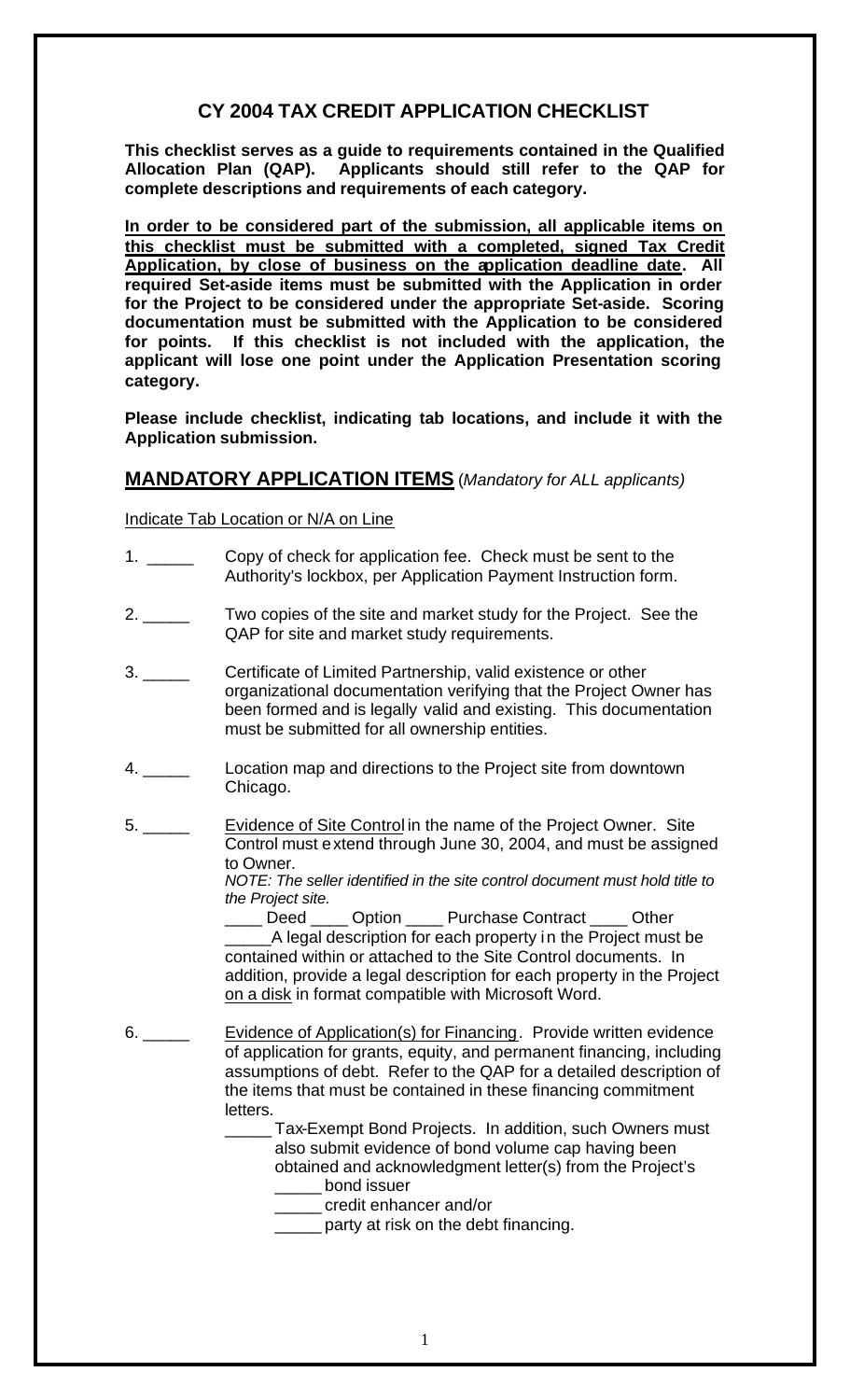| 7.  | <b>Current Certification of Consistency with a Consolidated Plan (if</b><br>applicable) Contact www.ihda.org or the municipality to determine<br>whether the locality has a local Consolidated Plan.<br>If there is no local Consolidated Plan, check here. The<br>Authority will perform the review after the application is received.<br>Consolidated Plan Certification of Consistency (CP) waiver<br>requested. See QAP.                                                                                                                                                                                 |
|-----|--------------------------------------------------------------------------------------------------------------------------------------------------------------------------------------------------------------------------------------------------------------------------------------------------------------------------------------------------------------------------------------------------------------------------------------------------------------------------------------------------------------------------------------------------------------------------------------------------------------|
|     | <b>Public Housing Waiting List Preference Statement. Submit a</b><br>written statement that the Owner will give preferential treatment to<br>persons whose names are on an appropriate public housing or<br>Housing Choice Voucher (formerly known as Section 8) waiting<br>list(s) maintained by the local Public Housing Authority (the "PHA").<br>(See the QAP for detailed requirements).                                                                                                                                                                                                                |
|     | Zoning. Letter from local zoning administrator or appropriate party<br>that contains all items specified in the QAP.<br>Copy of annexation agreement if annexation of the Project<br>site is contemplated.                                                                                                                                                                                                                                                                                                                                                                                                   |
|     | Plans and Drawings. The plans submitted must evidence that the<br>project will fully comply with fair housing requirements, as defined<br>in the Fair Housing Amendments Act of 1988.<br>Include all of the following:<br>_______ Exterior architectural drawings (elevations)<br>Schematic floor plan<br>Site plan<br>Photographs of site<br>(An 8 $\frac{7}{2}$ x 11 color rendering of the building(s) elevation will be<br>required for all Projects presented to the Board for approval, no<br>less than 2 weeks prior to the scheduled board meeting, in .jpeg<br>or .ppt format, or by regular mail.) |
| 11. | New Construction Projects. Include a certification from an Illinois<br>licensed third party architect indicating that the project will comply<br>with Authority Energy Efficiency Standards.                                                                                                                                                                                                                                                                                                                                                                                                                 |
|     | Utility Allowances. Utility Allowance information may be provided<br>by HUD, the governing public housing authority, or the appropriate<br>utility company. If a public housing authority is providing the<br>information, it must have jurisdiction over the area in which the<br>Project is to be located.                                                                                                                                                                                                                                                                                                 |
|     | Relocation Plan for displaced tenants <i>(if applicable)</i> .                                                                                                                                                                                                                                                                                                                                                                                                                                                                                                                                               |
| 14. | Projects Involving Rehabilitation.<br>Two copies of a Physical Needs Assessment (PNA) See<br>QAP attachment 4 for format requirements.<br>______ Current tenant income profile of the Project<br>_______ Current rent schedule for the Project<br>_____ Written explanation for cases where proposed rents exceed<br>the current rent levels<br>Information regarding any waiting lists maintained for the<br>project.                                                                                                                                                                                       |
|     | <b>Acquisition Credits.</b> Owners requesting acquisition Tax Credits<br>must submit a written attorney's opinion that the Project qualifies for<br>acquisition Tax Credits (one week prior to Board consideration).                                                                                                                                                                                                                                                                                                                                                                                         |
|     | Supportive Housing/Assisted Living Facilities. Attorney's opinion<br>regarding the Project's qualification for Tax Credits may be required<br>(prior to Board consideration).                                                                                                                                                                                                                                                                                                                                                                                                                                |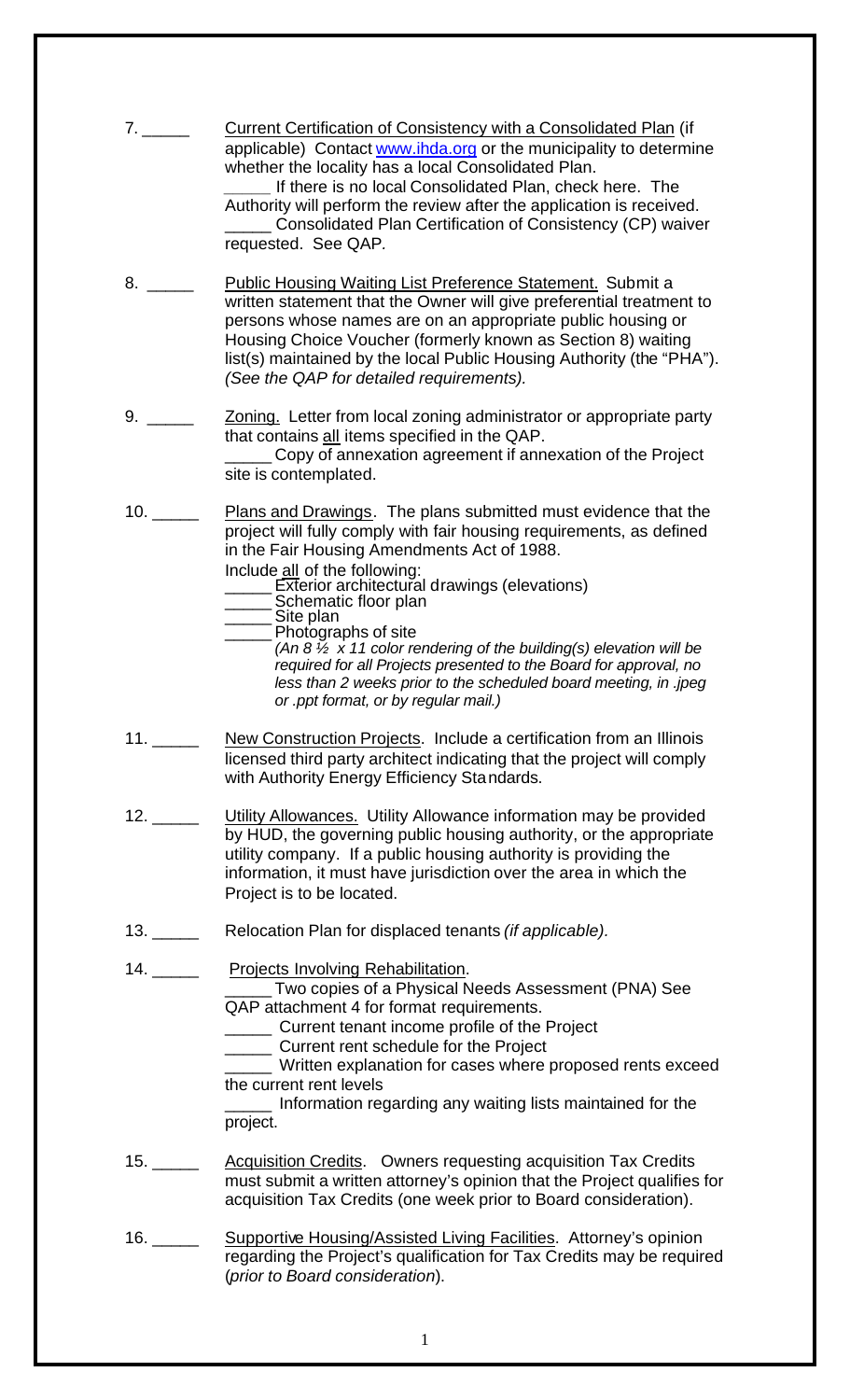#### 17. \_\_\_\_\_\_\_ Increase Requests.

Fully completed revised Application.

Narrative detailing reasons for increase request, identifying specific additional cost items.

\_\_\_\_\_ Letter from a third-party CPA indicating his/her review of the revised development budget giving the revised eligible basis and total project cost.

Initial and most recent owner's and general contractor's sworn statements

Copies of all certificates of occupancy issued as of the date of the Increase request. *(Buildings placed in service in a prior calendar year are ineligible to receive an increase)*.

### **NONPROFIT SET-ASIDE ITEMS** *(Mandatory if applying under this setaside)*

- 1. \_\_\_\_\_ Indicate that this is an application under the Nonprofit Set-Aside on page 1 of the Application.
- 2. \_\_\_\_\_ RS documentation evidencing the participating nonprofit's taxexempt status.
- 3. \_\_\_\_\_ Articles of Incorporation certified by the **Illinois** Secretary of State indicating that the exempt purposes of the participating nonprofit includes the fostering of low income housing. *(The nonprofit entity must be domiciled in Illinois)*.
- 4. \_\_\_\_\_ Executed Nonprofit Certification Form *(Enclosed).*
- 5. \_\_\_\_\_ Letter signed by the participating nonprofit entity and the co-general partner (if applicable) indicating the following:

\_\_\_\_\_ The nonprofit will have a 100% ownership interest in the Project either directly or through a wholly-owned subsidiary. \_\_\_\_\_ The nonprofit will materially participate in the development and operation of the Project throughout the Compliance Period. \_\_\_\_\_ The nonprofit is not affiliated with or controlled by any forprofit organization.

\_\_\_\_\_ Certificate of good standing.

#### **PRESERVATION SET-ASIDE ITEMS** *(Mandatory if applying under this set-aside)*

1. \_\_\_\_\_ Indicate that this is an application under the Preservation Set-Aside on page 1 of the Application. 2. \_\_\_\_\_ Documentation from the appropriate governmental entity indicating the sources and terms of the existing financing on the Project. 3. \_\_\_\_ Narrative explaining the danger of the Project being lost as affordable housing and how the Low Income units will be preserved. 4. \_\_\_\_\_ All of the following items: \_\_\_\_\_ Current tenant income profile of the Project \_\_\_\_\_ Current rent schedule for the Project \_\_\_\_\_ Written explanation in any cases where the Project's proposed rents exceed current rent levels 5. \_\_\_\_\_\_\_\_\_\_\_\_\_ All Items required in the Underwriting section for rehabilitation projects. 6. \_\_\_\_\_ Physical Needs Assessment must be performed by an architect approved by the Authority and submitted with the application.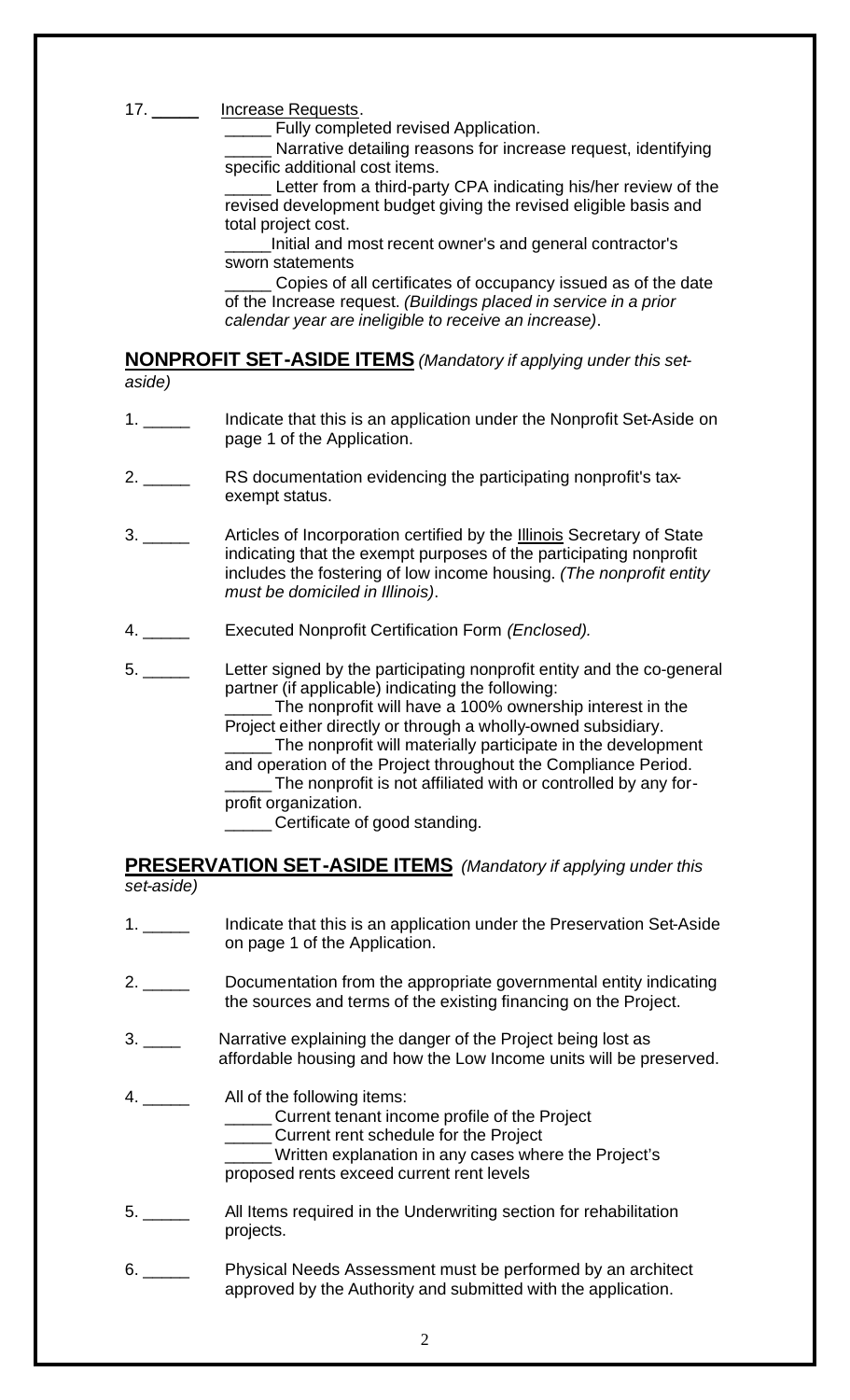### **SMALL PROJECT SET-ASIDE ITEMS** *(Mandatory if applying under this set-aside)*

1. \_\_\_\_\_ Indicate that this is an application under the Small Project Set-Aside on page 1 of the Application. *(The Project must equal a total of no more than fifty (50) units).*

## **LARGE PUBLIC HOUSING AUTHORITY SET-ASIDE ITEMS**

*(Mandatory if applying under this set-aside)*

- Indicate that this is an application under the Large Public Housing Authority Set-Aside on page 1 of the Application
- 2. \_\_\_\_\_ Certification from the Public Housing Authority Executive Director that the project is eligible for this set-aside.

**SPECIAL NEEDS SET-ASIDE ITEMS** *(Mandatory if applying under this set-aside)*

- 1. \_\_\_\_\_ Indicate that this is an application under the Special Needs Set-Aside on page 1 of the Application.
- 2. \_\_\_\_\_ Provide detailed plan for services to tenants with corresponding budget for those services.
- 3. \_\_\_\_\_ Evidence of financing commitment(s) for services to be provided to tenants. *(See QAP of acceptable types of commitment).*

**ELDERLY SET-ASIDE ITEMS** *(Mandatory if applying under this set-aside)*

1. \_\_\_\_\_ Indicate that this is an application under the Elderly Set-Aside on page 1 of the Application. \_\_\_\_\_ 100% of the units will be reserved for households with one resident of at least 55 years of age at the time of application.

**SCORING ITEMS** *(Include ALL that are applicable)*

*(Refer to the QAP for complete descriptions and requirements of each scoring category.)*

- 1. \_\_\_\_\_\_ Project Market Evaluation: The Authority will review the site and market study submitted with the Application to determine the number of points to award in this category.
- 2. \_\_\_\_\_\_\_ Homeownership/Longer Extended Use Period.

Longer Extended Use Period. Indicated the length of the Extended Use Period on the relevant portion of the application. Eventual Tenant Homeownership. Provide a feasible plan for eventual tenant homeownership at the expiration of the compliance period.

- 3. \_\_\_\_\_ Lowest Income Tenants/Lowest Rents: Indicate the Lowest Income Tenant Election on the relevant portion of the Application, if applicable. (*This is a separate election from the minimum set-aside election on the relevant portion of the Application).*
- 4. \_\_\_\_\_ Mixed Income: Indicate the number of market rate units on the relevant portion of the application. Include a written narrative of how the market rate units will be dispersed both among and within the buildings.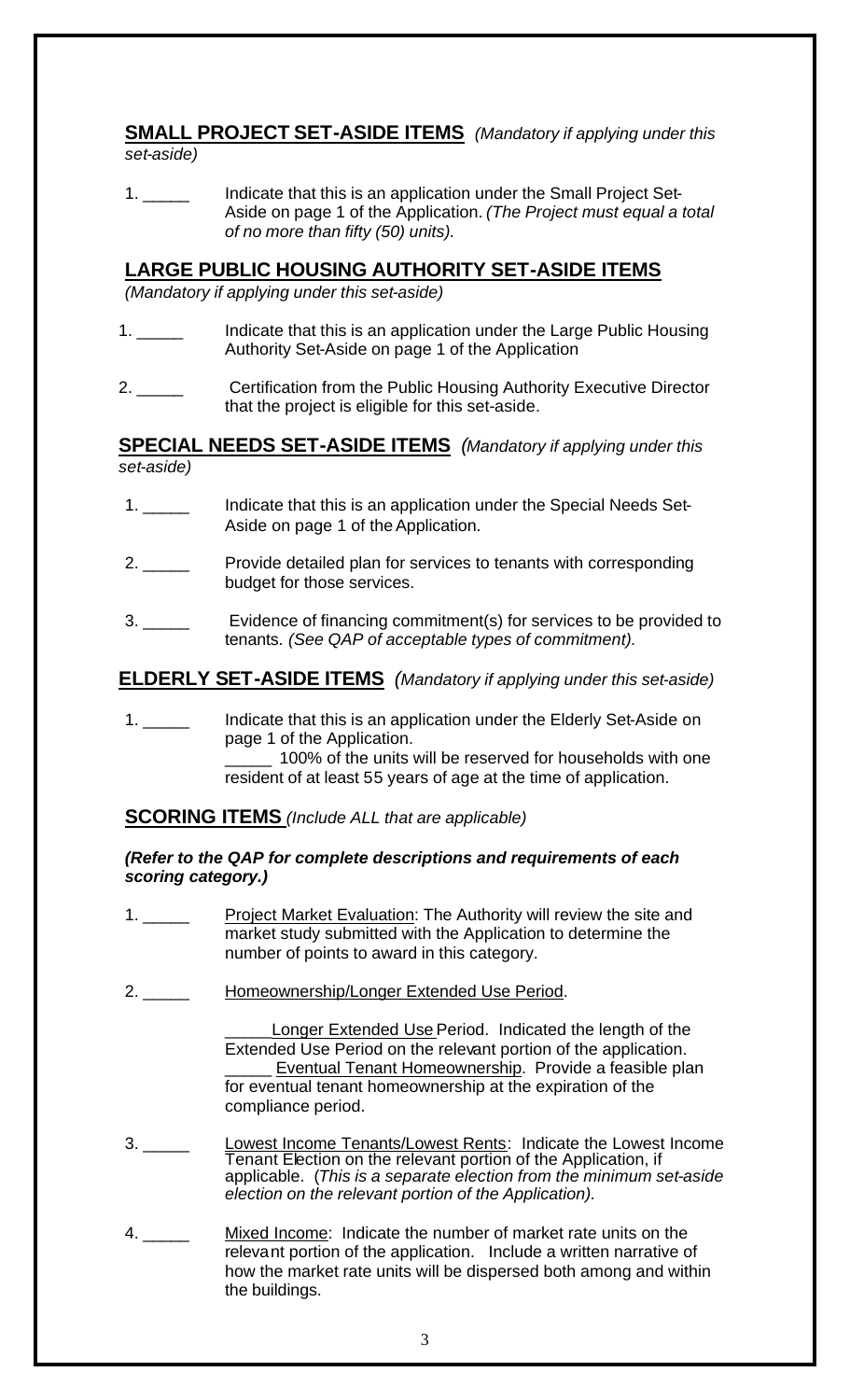5. \_\_\_\_\_\_\_\_ Project-Based Assistance:

Existing Project based Housing Choice Vouchers. Provide rental assistance contract indicating that at least 80% of the units will receive assistance with a minimum of a ten (10)-year term remaining.

Section 202 and 811. Letter of commitment from HUD indicating that at least 80% of the units will receive assistance.

USDA Rural Development Rental Assistance. Provide letter of commitment from USDA Rural Housing Director indicating at least 50% of the units will receive assistance and the length of assistance (minimum of 5 years).

HUD McKinney Act Programs. Letter of commitment or executed grant agreement from HUD indicating that at least 50% of the units will receive rental assistance.

Medicaid Payments for Supportive Living Facilities: Provide letter of commitment from Illinois Department of Public Aid indicating that at lease 50% of the units will receive assistance for a minimum of 1 year.

Participation in a Housing Choice Voucher Conversion: Provide evidence from the appropriate housing authority of their intent to convert Housing Choice tenant-based vouchers to projectbased vouchers indicating

their intention to provide project-based

assistance to the development,

- \_\_\_\_\_ that at least 20% of the units will receive assistance,
- the length of time the assistance will be provided, and an approximation as to when the assistance will be made available.

Annual Contributions Contract to Public Housing Authority. Provide letter of commitment from Public Housing Authority Executive Director indicating that at least 25% of the units will receive assistance for a minimum of one year.

- 6. \_\_\_\_\_ Low Income Housing Tax Credit (LIHTC) Equity Leveraging. Provide a letter of commitment for funds/assets from the local municipality, county or Public Housing Authority identifying the Project, amount of assistance, term, amortization and rate as applicable. *(See QAP for qualifying programs).*
- 7. \_\_\_\_\_ Project Location. Verify that the Project is actually located within the municipality identified on the relevant portion of the Application, and indicate which sub-category is applicable to the Project. Rural Projects. The completed application will serve as documentation for this subcategory.

Live Near Work Initiatives. Provide a certification from the chief local elected official that specifies all items specified in the QAP, and a

certification from the employer that specifies all items in the QAP.

 \_\_\_\_\_ Financial Assistance. Provide evidence of a binding commitment between the employer and Owner containing all items specified in the QAP.

Team Illinois Initiatives. The completed application will serve as documentation for this subcategory.

4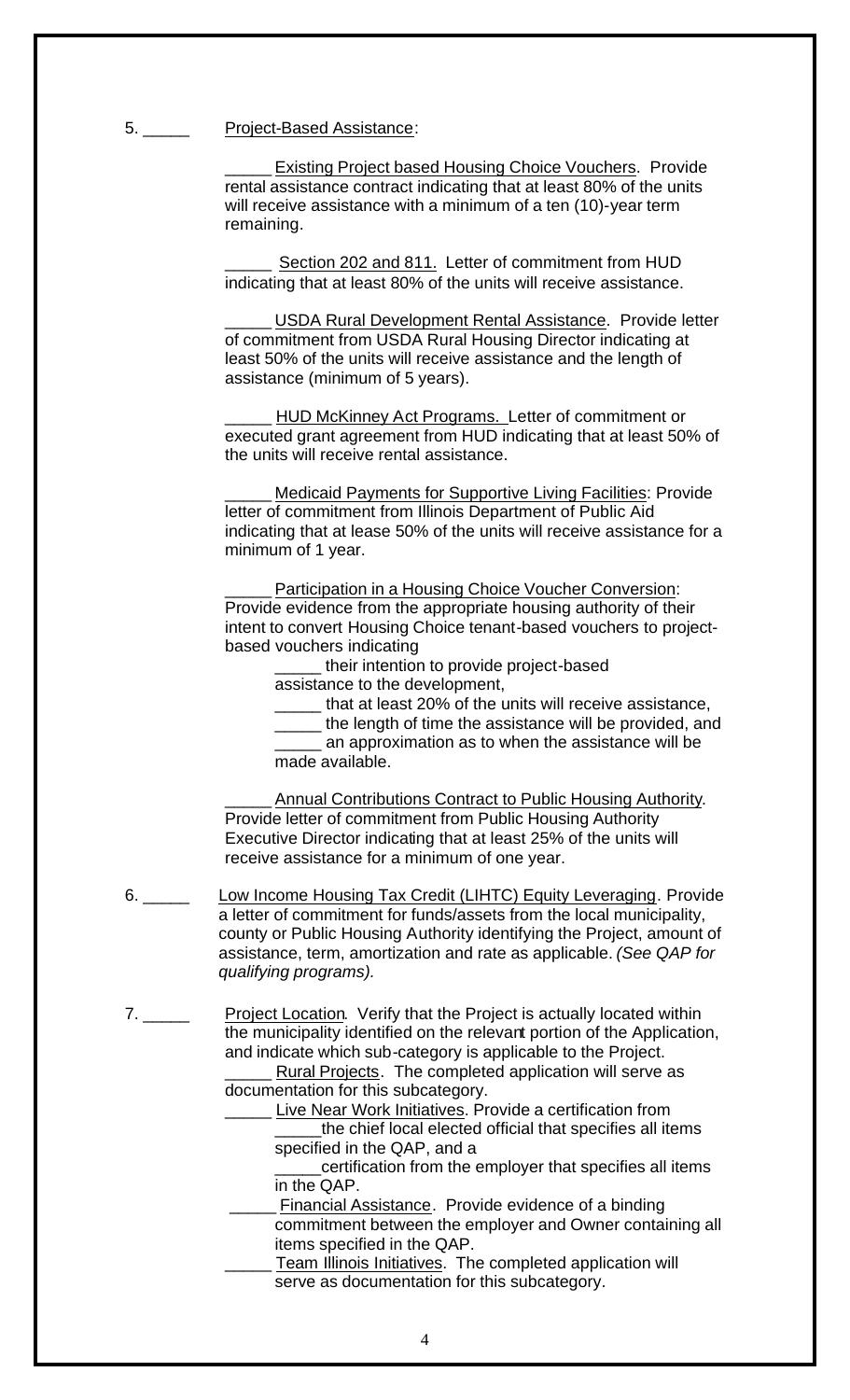|     | Developer Record. Complete the Developer Previous Participation<br>Form contained in the Application for all general partners,<br>members, the general contractor, property manager, and<br>consultant(s), if applicable.                                                                                                                                                                                                                                                                                                                                                                                                |
|-----|--------------------------------------------------------------------------------------------------------------------------------------------------------------------------------------------------------------------------------------------------------------------------------------------------------------------------------------------------------------------------------------------------------------------------------------------------------------------------------------------------------------------------------------------------------------------------------------------------------------------------|
|     | <b>Families with Children. Indicate the population to be served</b><br>(family) and number of units to be reserved families with children<br>on the relevant portions of the Application. Only low income units<br>with three or more bedrooms will be counted in the percentage<br>calculation.                                                                                                                                                                                                                                                                                                                         |
|     | Community Support. Provide a letter of support from the local chief<br>elected official.                                                                                                                                                                                                                                                                                                                                                                                                                                                                                                                                 |
|     | Community Impact. Provide evidence with the application that the<br>project is part of a larger, bona fide revitalization or redevelopment<br>effort.<br>a copy of the Project area's formal revitalization plan<br>adopted by the community's local government within 5 years of the<br>application deadline;                                                                                                                                                                                                                                                                                                           |
|     | _____ the Plan includes residential as well as commercial<br>space;<br>_____ a currently effective, binding resolution evidencing formal<br>adoption by said local government, and<br>evidence of at least one of the following designations:<br>Enterprise Community, Empowerment Zone, Tax Abatement, TIF<br>designation, or other leverage, as outlined in LIHTC Equity<br>Leveraging Scoring Category.                                                                                                                                                                                                               |
| 12. | <b>Minority Participation:</b><br>Certification by the Illinois Business Enterprise Council for<br>Minorities, Females and Persons with Disabilities. (for-profit<br>applicants only).<br>Completed Minority Participation form provided with the<br>application packet. (Nonprofit applicants only).                                                                                                                                                                                                                                                                                                                    |
| 13. | Project Design/Amenities: Written summary of the design elements<br>and/or amenities delineated in the QAP. Provide the page numbers<br>in the site and market study submitted with the Application that<br>reference these design elements and/or amenities.                                                                                                                                                                                                                                                                                                                                                            |
|     | Surrounding Site Amenities: Written summary of the surrounding<br>site amenities delineated in the QAP with a map detailing proximity<br>to location of the project. Provide the page numbers in the site and<br>market study submitted with the Application that reference these<br>sur rounding site amenities.                                                                                                                                                                                                                                                                                                        |
|     | <b>Local Nonprofit Organization Participation: Articles of incorporation</b><br>certified by the Illinois Secretary of State indicating that the exempt<br>purposes of the participating nonprofit includes the fostering of low<br>income housing.<br><b>Executed Nonprofit Certification Form.</b>                                                                                                                                                                                                                                                                                                                     |
| 16. | <b>Application Presentation: Applications meeting all of the following</b><br>requirements at the time of application will receive one point:<br>Application presented in three-ring binder or expandable file<br>folder with clearly labeled tabs.<br><b>Completed Tax Credit Application Checklist included with</b><br>application, clearly identifying the tab location of all required and<br>discretionary documentation included with the application, and<br>showing "N/A" for information not required and/or provided.<br>Self-Scoring of the application completed (in any format<br>chosen by the applicant. |